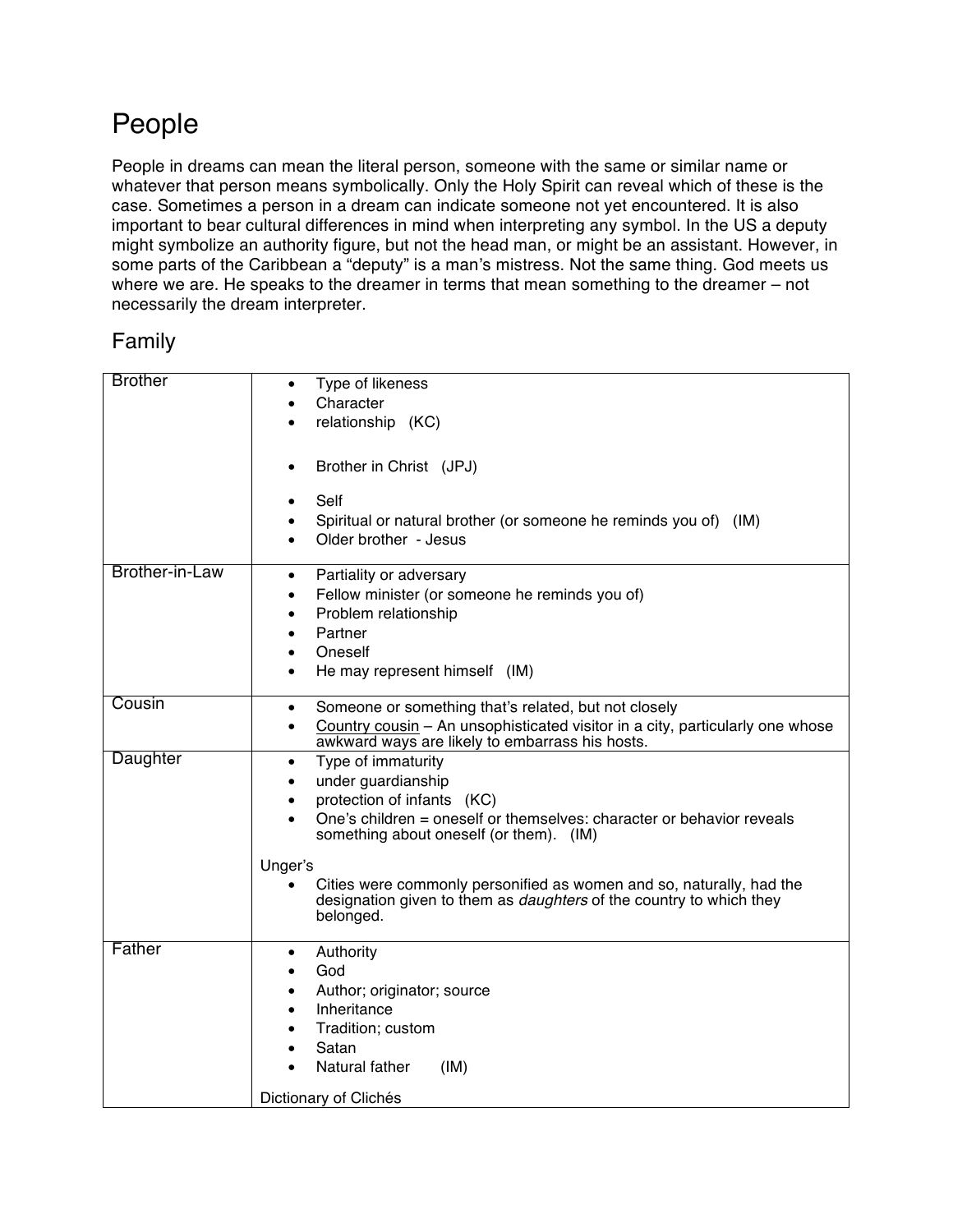|                               | Father time - The passage of the years, as personified by the cartoonists'<br>$\bullet$<br>staple figure of an old man, bald except for a forelock, carrying a scythe and<br>an hourglass.                                                                                                                 |
|-------------------------------|------------------------------------------------------------------------------------------------------------------------------------------------------------------------------------------------------------------------------------------------------------------------------------------------------------|
| Father-In-Law                 | Law<br>$\bullet$<br>Authoritative relationship based upon law (as in 'Moses' Law or church<br>$\bullet$<br>government)<br>Legalism<br>٠<br>Problem (authoritative) relationship<br>$\bullet$<br>He may represent himself<br>(IM)<br>$\bullet$                                                              |
| Grandchild                    | Heir<br>$\bullet$<br>Oneself<br>Inherited blessing or iniquity; one's spiritual legacy<br>٠<br>Actual grandchild<br>(IM)<br>٠                                                                                                                                                                              |
| Grandfather or<br>Grandmother | Past<br>$\bullet$<br>Spiritual inheritance (good or evil)<br>Self-examination for inherited traits, faults, or sins<br>(IM)<br>$\bullet$                                                                                                                                                                   |
| Groom                         | Covenant (good or evil)<br>$\bullet$<br>Groom - Christ<br>Natural marriage when naturally interpreted.<br>(IM)<br>$\bullet$                                                                                                                                                                                |
| Husband                       | Headship<br>$\bullet$<br>Protection<br>bonder of household<br>(KC)<br>Authority<br>٠<br>God or Christ<br>Natural husband<br>Also satan<br>First husband: sometimes represents "the world" (her bondage to sin<br>$\bullet$<br>before she was saved) (IM)                                                   |
| Mother /<br>Mother-in-Law     | Source<br>Church<br>Spiritual or natural mother<br>Love; kindness (IM)<br>The Kingdom of God<br>Nature<br>(DM)<br>Dictionary of Clichés<br>Necessity is the mother of invention - You often think better and come up<br>with better ideas when you are sorely pressed to find a way out of a<br>situation. |
| Mother-in-Law                 | legalistic church; meddler; trouble; she may represent herself (IM)<br>$\bullet$                                                                                                                                                                                                                           |
| <b>Sister</b>                 | Self<br>$\bullet$<br>Spiritual sister (sister in Christ) or someone she reminds you of<br>٠<br>The Church<br>She may represent herself<br>(IM)                                                                                                                                                             |
|                               | Wisdom<br>The Bride of Christ<br>(DM)                                                                                                                                                                                                                                                                      |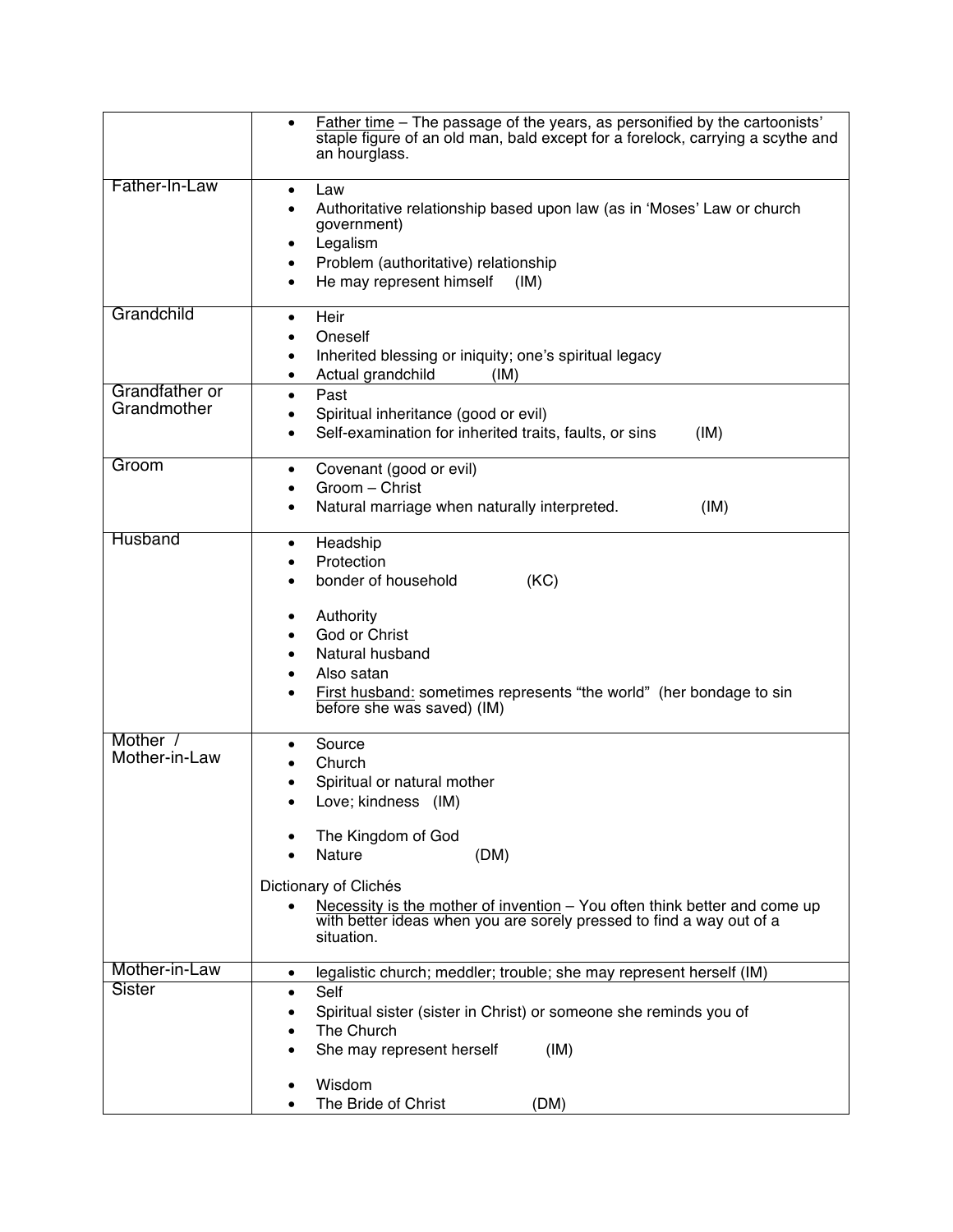| Sister-in-Law | Someone she reminds you of<br>$\bullet$<br>Her family<br>Herself<br>Self, if dreamer is female<br>Brother's wife = brother<br>Husband's sister $=$ church<br>Wife's sister $=$ wife.<br>Wife of minister $=$ she may represent the church<br>(IM)                                           |
|---------------|---------------------------------------------------------------------------------------------------------------------------------------------------------------------------------------------------------------------------------------------------------------------------------------------|
| Son           | Immaturity<br>٠<br>Under guardianship<br>Protection of infants<br>(KC)<br>One's children = oneself or themselves: character or behavior reveals<br>something about oneself (or them).<br>(IM)<br>Dictionary of Clichés<br>Boys will be boys - That's the way it is; there's no help for it. |
| Uncle         | Dictionary of Clichés<br>Say (cry) Uncle – Acknowledge defeat or demand that an opponent do so.                                                                                                                                                                                             |
| Wife          | Covenant; joined<br>$\bullet$<br>Job; business; hobby<br>Church<br>$\bullet$<br>Dedicated involvement in any activity, such as a job, business, Church, etc.<br>Help<br>Her husband's own person<br>She may represent herself<br>(IM)                                                       |

## **Others**

| Attorney | an advocate: one who pleads the case of others – an intercessor. Jesus is our chief<br>intercessor. In the widest sense, a helper or assistant. |
|----------|-------------------------------------------------------------------------------------------------------------------------------------------------|
| Baby     | Baby - Beginning<br>$\bullet$<br>New idea<br>New work (church)<br>Dependant<br><b>Helpless</b><br>Innocent<br>Sin                               |
|          | Natural baby<br>(IM)                                                                                                                            |
|          | New Christian<br>A ministry, project or job ("It's my baby") (DM)                                                                               |
|          | Dictionary of Clichés                                                                                                                           |
|          | Babe in the woods $-$ an innocent; someone in a situation he is too<br>unsophisticated to handle.                                               |
|          | Out of the mouths of babes – Kids say the darndest things. (Psalm 8:2)                                                                          |
|          | Throw the baby out with the bath water – Discard the essential with the<br>waste; disregard the important thing.                                |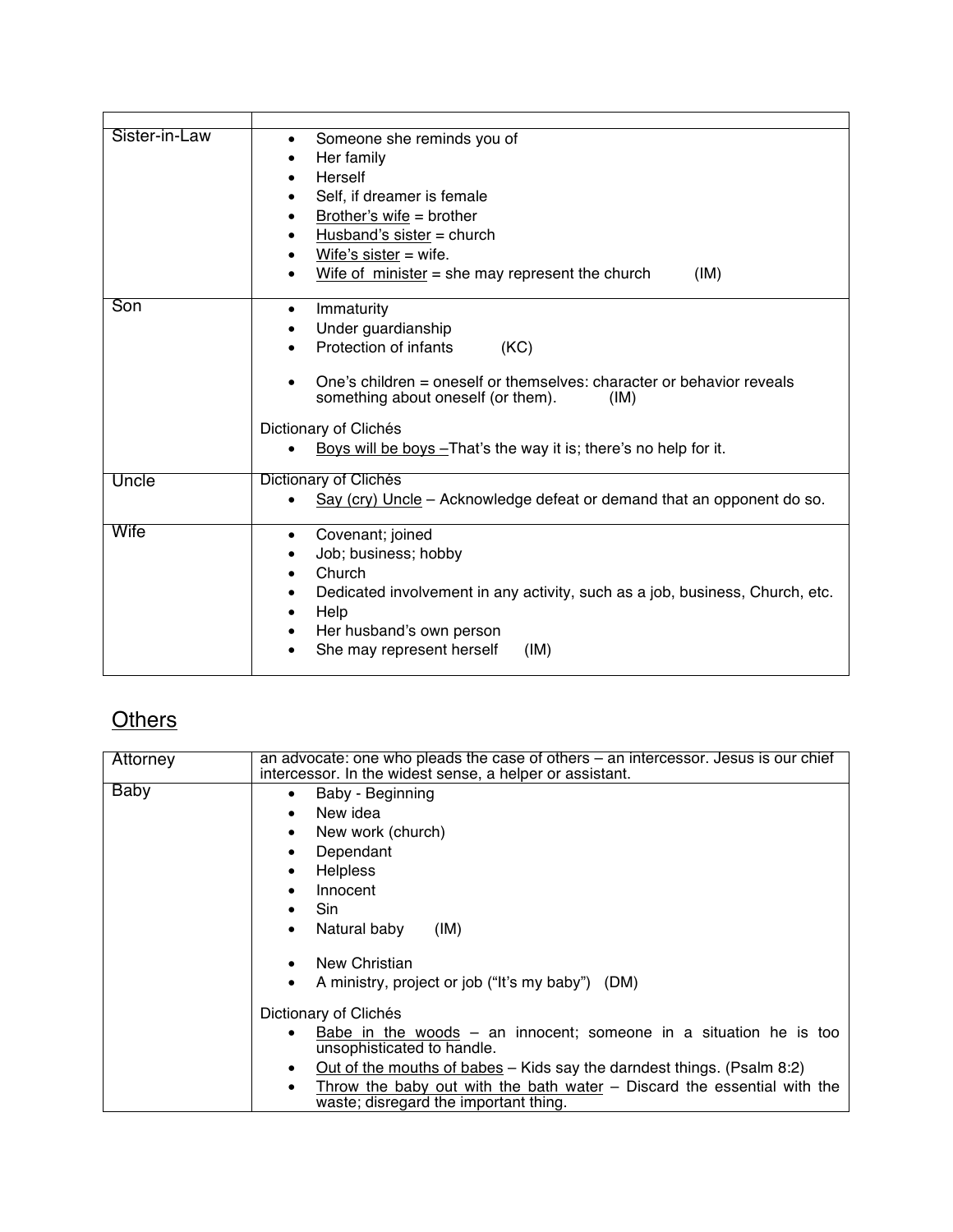| <b>Baker</b> | Instigator; originator<br>$\bullet$                                                                          |
|--------------|--------------------------------------------------------------------------------------------------------------|
|              | One who cooks up (and serves) ideas                                                                          |
|              | Christ                                                                                                       |
|              | Satan                                                                                                        |
|              | Minister                                                                                                     |
|              | Self<br>(IM)                                                                                                 |
|              |                                                                                                              |
| <b>Boss</b>  | Symbol of authority / worldly authority                                                                      |
| <b>Bride</b> | Church: covenant (good or evil)                                                                              |
| Employee     | Servant<br>$\bullet$                                                                                         |
|              | Fellow employee - self, another employee or the actual employee<br>(IM)<br>$\bullet$                         |
| Employer     | Authority<br>$\bullet$                                                                                       |
|              | Pastor                                                                                                       |
|              | Christ                                                                                                       |
|              | Satan                                                                                                        |
|              | Someone he or she resembles, in position, action or character                                                |
|              | Actual employer (IM)                                                                                         |
|              |                                                                                                              |
|              | Dictionary of Clichés                                                                                        |
|              | To be one's own man (master) – Act independently; be free of control<br>$\bullet$                            |
| Farmer       | Laborer<br>$\bullet$                                                                                         |
|              | Preacher; Pastor; Minister<br>$\bullet$                                                                      |
|              | Christ<br>(IM)<br>$\bullet$                                                                                  |
| Foreigner    | Type of stranger<br>$\bullet$                                                                                |
|              | One without citizenship<br>(KC)<br>$\bullet$                                                                 |
|              |                                                                                                              |
|              | Alien<br>$\bullet$                                                                                           |
|              | Not of God                                                                                                   |
|              | Of the flesh                                                                                                 |
|              | Demonic                                                                                                      |
|              | Not of this world (therefore heavenly)<br>(IM)                                                               |
|              |                                                                                                              |
|              | Unger's                                                                                                      |
|              | One living in a country of which he is not a native, i.e. in the Jewish sense,<br>a Gentile                  |
|              |                                                                                                              |
|              | Those without citizenship in God's kingdom (Ephesians 2:19)                                                  |
| Friend       | Self                                                                                                         |
|              | The character or circumstance of one's friend reveals something about                                        |
|              | oneself. Sometimes one friend represents another (look for another with the                                  |
|              | same name, initials, hair color, job, or trade, or one with similar traits,                                  |
|              | character, talents, personality, features, circumstances, etc.)                                              |
|              | <b>Actual friend</b><br>(IM)                                                                                 |
|              |                                                                                                              |
|              | Unger's                                                                                                      |
|              | A person with whom one has friendly communications (Gen. 38:12, 20; 2)<br>Sam. 13:3; Job 2:11; 19:21)        |
|              | Also a lover, one beloved of a woman (Song of Solomon 5:16; Jeremiah.<br>3:1, 20 NASB, KJV and NIV "lovers") |
|              | The friend of the bridegroom (Judges 14:20, John 3:29)<br>٠                                                  |
|              | Dictionary of Clichés                                                                                        |
|              | <b>Fair-weather friend</b> – Someone who is loyal only when it involves no trouble                           |
|              | for him, who abandons you when you are in difficulty.                                                        |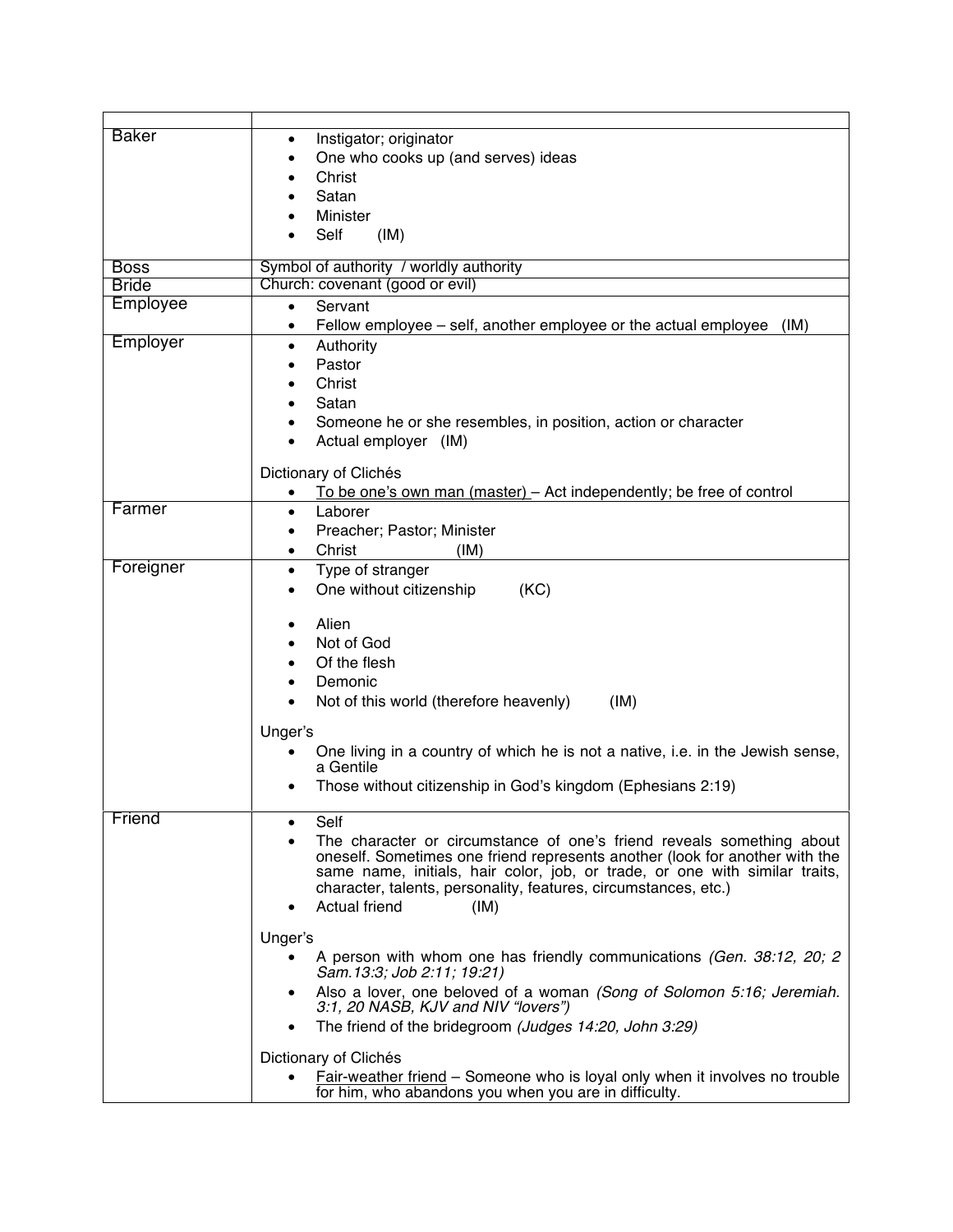|                  | A friend at court - Someone who can be helpful in one's dealing with<br>authorities.<br>A friend in need is a friend indeed - Someone who comes o your aid when<br>you're in difficulty is a true friend.                                                                                                                                                                                                                                                                                                                                                                                                                                                                     |
|------------------|-------------------------------------------------------------------------------------------------------------------------------------------------------------------------------------------------------------------------------------------------------------------------------------------------------------------------------------------------------------------------------------------------------------------------------------------------------------------------------------------------------------------------------------------------------------------------------------------------------------------------------------------------------------------------------|
| Gardener         | Laborer<br>$\bullet$<br>Preacher; Pastor; Minister<br>$\bullet$<br>Christ<br>$\bullet$<br>Farm - field of labor; an area of ministry; the Kingdom of God; the Church<br>$\bullet$<br>(IM)                                                                                                                                                                                                                                                                                                                                                                                                                                                                                     |
| Ghost            | The past<br>$\bullet$<br>To do secretly for someone else (ghost writer)<br>A pale copy of former self (DM)<br>Dictionary of Clichés<br>Not a ghost of a chance - It's hopeless; a lost cause.<br>$\bullet$                                                                                                                                                                                                                                                                                                                                                                                                                                                                    |
| Giant            | Strongman<br>٠<br>Champion<br>Stronghold<br>$\bullet$<br>Challenge; obstacle; trouble<br>Spiritual warfare<br>One's own fleshly nature (to be overcome)<br>(IM)                                                                                                                                                                                                                                                                                                                                                                                                                                                                                                               |
| Governor         | Strongman<br>$\bullet$<br>Champion<br>Stronghold; one's own fleshly nature<br>Challenge; obstacle<br>Trouble<br>Spiritual warfare<br>(IM)<br>Peace<br>(DM)<br>Unger's                                                                                                                                                                                                                                                                                                                                                                                                                                                                                                         |
|                  | One who rules by authority delegated from a supreme ruler to whom he is<br>$\bullet$<br>responsible.                                                                                                                                                                                                                                                                                                                                                                                                                                                                                                                                                                          |
| Groom            | Christ<br>(KC)                                                                                                                                                                                                                                                                                                                                                                                                                                                                                                                                                                                                                                                                |
| Hunter / Hunting | Seeking<br>Dictionary of Clichés<br><u>Run</u> with the hare, hunt with the hounds $-$ Try to stay in favor with both<br>sides at the same time; play a double game.                                                                                                                                                                                                                                                                                                                                                                                                                                                                                                          |
| Intercessor      | Strong's 3875 parakletos {par-ak'-lay-tos}<br>A root word<br>Summoned, called to one's side, esp. called to one's aid<br>One who pleads another's cause before a judge, a pleader, counsel for<br>$\bullet$<br>defense, legal assistant, an advocate<br>One who pleads another's cause with one, an intercessor<br>٠<br>Of Christ in His exaltation at God's right hand, pleading with God the Father<br>$\bullet$<br>for the pardon of our sins<br>In the widest sense, a helper, succourer, aider, assistant<br>Of the Holy Spirit destined to take the place of Christ with the apostles (after<br>His ascension to the Father), to lead them to a deeper knowledge of the |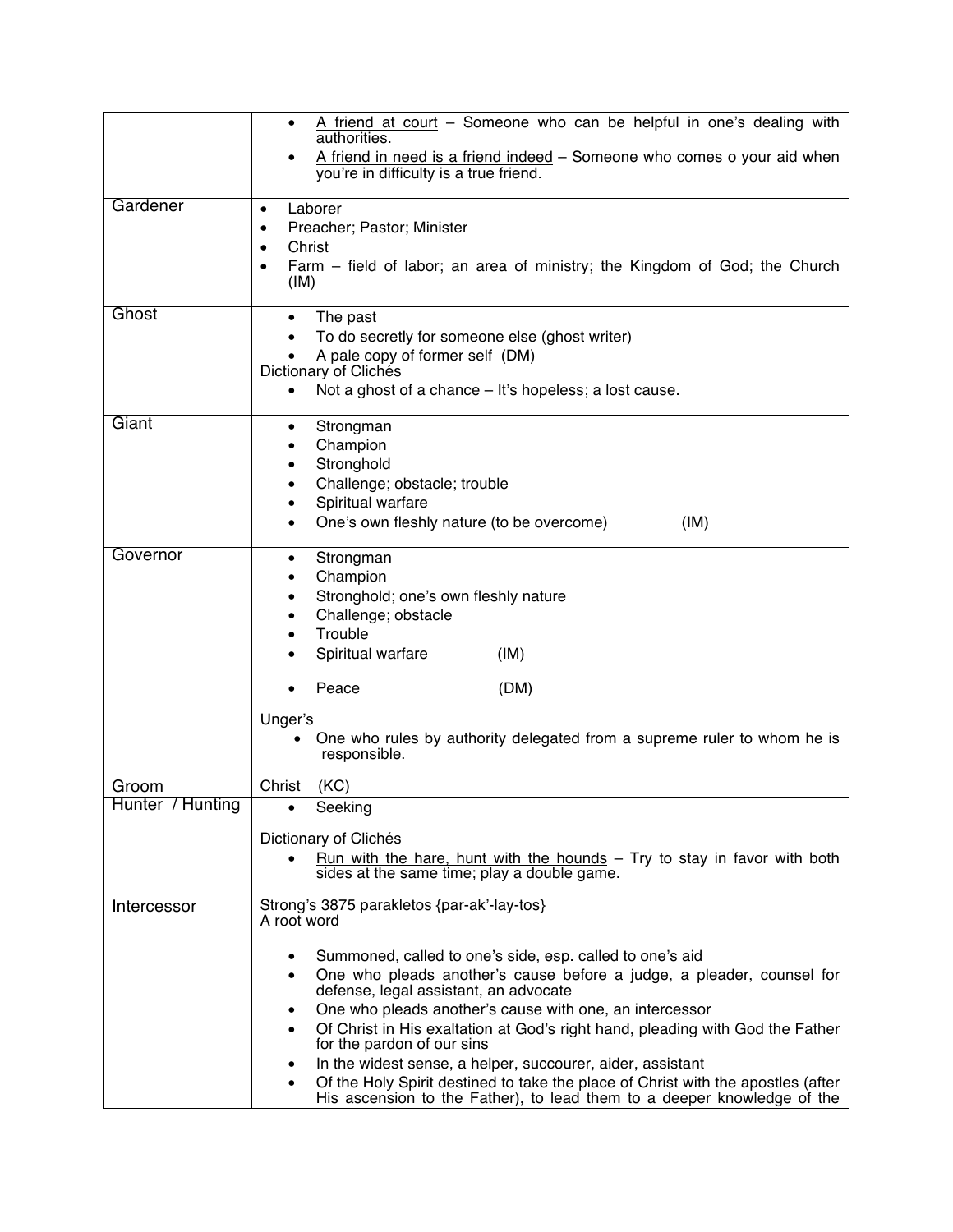|                     | gospel truth, and to give them divine strength needed to enable them to<br>undergo trials and persecutions on behalf of the divine kingdom                                                                                                                                                                                                                                                                                                                                                                                                                                                                                                                                               |
|---------------------|------------------------------------------------------------------------------------------------------------------------------------------------------------------------------------------------------------------------------------------------------------------------------------------------------------------------------------------------------------------------------------------------------------------------------------------------------------------------------------------------------------------------------------------------------------------------------------------------------------------------------------------------------------------------------------------|
|                     | Tears of intercession and the rivers of life are the same word: peh'leg.<br>$\bullet$                                                                                                                                                                                                                                                                                                                                                                                                                                                                                                                                                                                                    |
| Judge /<br>Judgment | Authority<br>$\bullet$<br>God<br>Conscience<br>Evil judge - satan; evil authority<br>(IM)<br>judgmental person or group (DM)                                                                                                                                                                                                                                                                                                                                                                                                                                                                                                                                                             |
| King                | Ruler<br>$\bullet$<br>Possessor of supreme power<br><b>Christ Jesus</b><br>(KC)<br>False king - satan                                                                                                                                                                                                                                                                                                                                                                                                                                                                                                                                                                                    |
| Knight              | [see armor]<br>White knight - good guy<br>Protected warrior (DM)<br>Dictionary of Clichés<br>Mailed fist - Hard, overpowering force.                                                                                                                                                                                                                                                                                                                                                                                                                                                                                                                                                     |
| Man                 | Type of the image and likeness of God.<br>$\bullet$<br>King of Creation<br>(KC)<br>Stranger - angel, oneself, or a demon (God's messenger; person with evil<br>$\bullet$<br>intent; danger)<br>Kind stranger $-$ Jesus; a minister of mercy; helper<br>White-headed stranger - wisdom<br>Old man (unknown) - wisdom (especially if he is white-headed); carnal (as<br>in "put off the old man"); weak; fool (as in "there's no fool like an old fool")<br>(IM)<br>Faceless man may represent the Holy Spirit<br>(JPJ)<br>Dictionary of Clichés<br>Separate the men from the boys - Distinguish which people in a group are<br>mature, tough and capable of dealing with the job at hand. |
| Manager             | Jesus<br>Pastor<br>Elder<br>Authority figure (employer, teacher, parent, etc.) (DM)                                                                                                                                                                                                                                                                                                                                                                                                                                                                                                                                                                                                      |
| <b>Marshall</b>     | (Teutonic) Commander; master of the house<br>Symbol of authority (DM)                                                                                                                                                                                                                                                                                                                                                                                                                                                                                                                                                                                                                    |
| <b>Master</b>       | Jesus<br>Employer<br><b>Expertly skilled</b><br>(DM)<br>Denotes control either by or over something or someone<br>(DM)<br>Dictionary of Clichés<br>To be one's own man (master) - Act independently; be free of control                                                                                                                                                                                                                                                                                                                                                                                                                                                                  |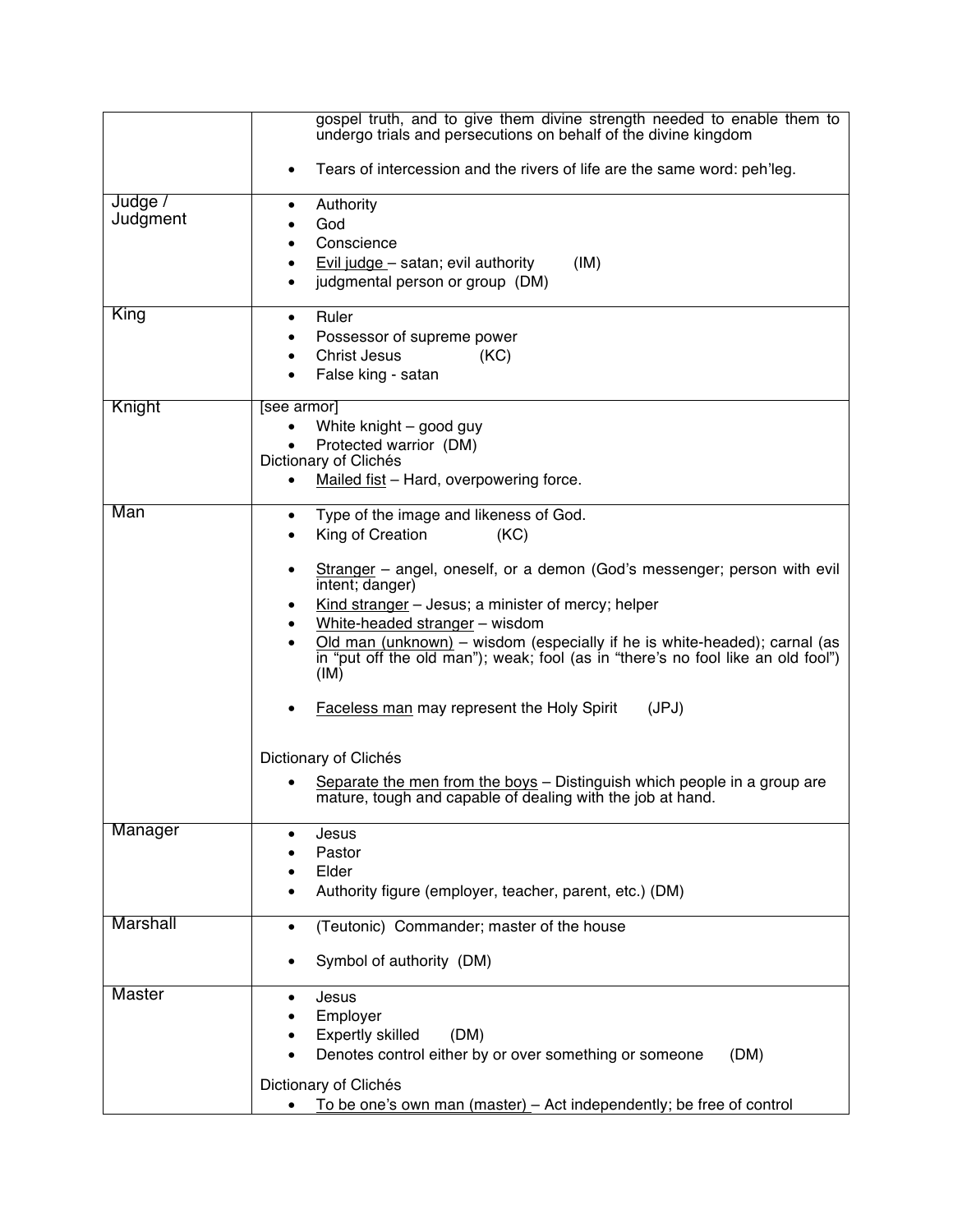| Mechanic<br>Minister; Christ; prophet; pastor; counselor<br>$\bullet$<br>Need for adjustment in theology, attitude, relationship, etc.<br>$\bullet$ |  |
|-----------------------------------------------------------------------------------------------------------------------------------------------------|--|
|                                                                                                                                                     |  |
|                                                                                                                                                     |  |
| Mechanic's Tools - Word of God; gifts of the Spirit; wisdom and knowledge.                                                                          |  |
| (IM)                                                                                                                                                |  |
| Messenger<br>Type of Christ, God's ultimate and perfect messenger.                                                                                  |  |
| God's Word<br>(KC)                                                                                                                                  |  |
|                                                                                                                                                     |  |
| Angel                                                                                                                                               |  |
| Minister                                                                                                                                            |  |
| Prophet                                                                                                                                             |  |
| Apostle (Special Messenger)<br>(DM)                                                                                                                 |  |
| Officer<br>Unger's                                                                                                                                  |  |
| Position<br>$\bullet$                                                                                                                               |  |
| The priestly fraternity<br>$\bullet$                                                                                                                |  |
| Responsibility<br>$\bullet$                                                                                                                         |  |
| Priestly service<br>$\bullet$                                                                                                                       |  |
| Function as a member of the body or of the church<br>$\bullet$                                                                                      |  |
| Passenger<br>Self<br>$\bullet$                                                                                                                      |  |
| Church member                                                                                                                                       |  |
| Family member<br>$\bullet$                                                                                                                          |  |
| When a school bus driver represents a teacher, his passengers usually                                                                               |  |
| represent his students.<br>(IM)                                                                                                                     |  |
| Symbol of spiritual authority<br>Pastor                                                                                                             |  |
| Pilot<br>Control                                                                                                                                    |  |
| Self                                                                                                                                                |  |
| Christ                                                                                                                                              |  |
| Pastor                                                                                                                                              |  |
| Teacher                                                                                                                                             |  |
| Satan<br>The emphasis may be on the nature of the pilot (careless, careful, frantic, confident,                                                     |  |
| selfish, rude, kind, etc.)                                                                                                                          |  |
| Passenger - self; church member; family member<br>(IM)                                                                                              |  |
| Dictionary of Clichés                                                                                                                               |  |
| Drop the pilot - Dismiss (usually misguidedly) a competent and tested                                                                               |  |
| guide or leader.                                                                                                                                    |  |
| Plumber<br>Dictionary of Clichés                                                                                                                    |  |
| Plumb the depths $-$ Get to the bottom of; reach the lowest (usually worst)                                                                         |  |
| point.                                                                                                                                              |  |
| Police<br>Authority; natural (civil) or spiritual authority (pastors, etc.), good or evil                                                           |  |
| Protection                                                                                                                                          |  |
| Angels or demons                                                                                                                                    |  |
| An enforcer of a curse of the law (because of transgression or an evil                                                                              |  |
| covenant)<br>(IM)                                                                                                                                   |  |
|                                                                                                                                                     |  |
| keeper of the peace at a local level (DM)                                                                                                           |  |
| Potter<br>Type of God in creative work (KC)<br>$\bullet$                                                                                            |  |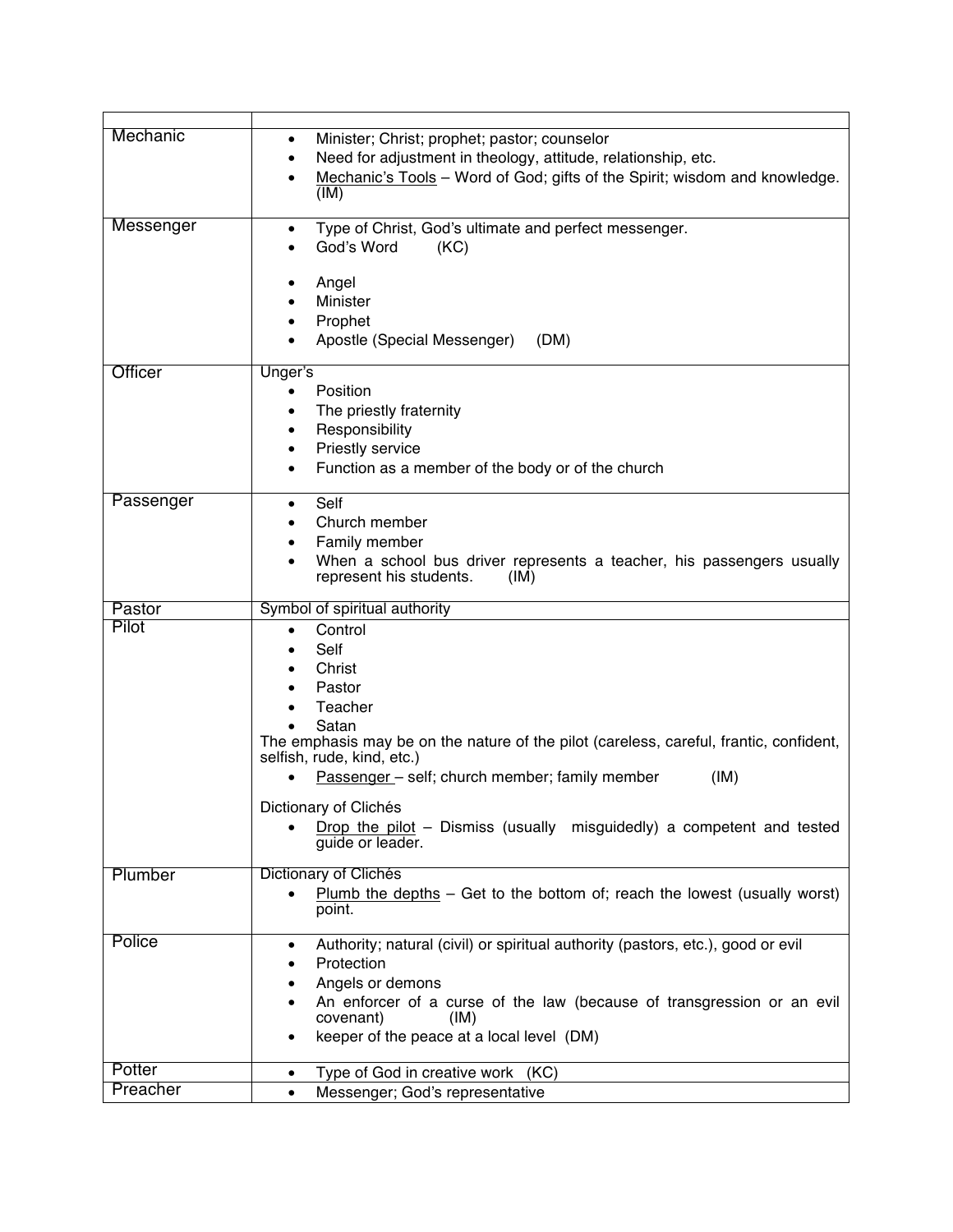|                  | Spiritual authority (good or evil, because he can also represent satan)<br>$\bullet$<br>Deception                                                                                                                                                                                                                           |
|------------------|-----------------------------------------------------------------------------------------------------------------------------------------------------------------------------------------------------------------------------------------------------------------------------------------------------------------------------|
|                  | Pastor's Wife = church<br>(IM)                                                                                                                                                                                                                                                                                              |
|                  | Dictionary of Clichés                                                                                                                                                                                                                                                                                                       |
|                  | Practice what you preach - Stop moralizing or being overfree with advice;<br>do what you urge others to do.                                                                                                                                                                                                                 |
|                  | Preach to the converted - Propound an argument to people who already<br>٠<br>support it.                                                                                                                                                                                                                                    |
| Priest           | Type of Christ our High Priest<br>Mediator                                                                                                                                                                                                                                                                                  |
| Prisoner         | (KC)<br>Intercessor                                                                                                                                                                                                                                                                                                         |
| Refine / Refiner | lost souls; stubborn sinners; persecuted saints<br>$\bullet$<br>Purifying<br>٠                                                                                                                                                                                                                                              |
|                  | Trial                                                                                                                                                                                                                                                                                                                       |
|                  | Testing<br>(KC)                                                                                                                                                                                                                                                                                                             |
|                  | Unger's                                                                                                                                                                                                                                                                                                                     |
|                  | The corrective judgments of God                                                                                                                                                                                                                                                                                             |
|                  | The purity of God's word                                                                                                                                                                                                                                                                                                    |
| Robber /         | <b>False ministries of Satan</b>                                                                                                                                                                                                                                                                                            |
| Robbery          | (KC)<br>Covetous for money                                                                                                                                                                                                                                                                                                  |
| Secretary        | Webster's                                                                                                                                                                                                                                                                                                                   |
|                  | [secretarius, one entrusted with secrets, from Latin secretum, a secret]                                                                                                                                                                                                                                                    |
|                  | a person employed to keep records, take care of correspondence and other<br>writing tasks, for an organization or individual                                                                                                                                                                                                |
|                  | a general official in over-all charge of such work                                                                                                                                                                                                                                                                          |
|                  | an official in charge of a department of government                                                                                                                                                                                                                                                                         |
| Shepherd         | Christ                                                                                                                                                                                                                                                                                                                      |
|                  | Eldership over God's flock, His people. (KC)                                                                                                                                                                                                                                                                                |
| Surfer / Surfing | Work / employment (JPJ)<br>$\bullet$                                                                                                                                                                                                                                                                                        |
| Teacher          | Teacher                                                                                                                                                                                                                                                                                                                     |
|                  | <b>False ministries of Satan</b>                                                                                                                                                                                                                                                                                            |
|                  |                                                                                                                                                                                                                                                                                                                             |
|                  | Hidden                                                                                                                                                                                                                                                                                                                      |
|                  |                                                                                                                                                                                                                                                                                                                             |
|                  |                                                                                                                                                                                                                                                                                                                             |
|                  |                                                                                                                                                                                                                                                                                                                             |
|                  |                                                                                                                                                                                                                                                                                                                             |
|                  | Unexpected loss                                                                                                                                                                                                                                                                                                             |
|                  | The thief's victim $=$                                                                                                                                                                                                                                                                                                      |
|                  | philosophy);                                                                                                                                                                                                                                                                                                                |
|                  |                                                                                                                                                                                                                                                                                                                             |
|                  | on the wicked. (IM)                                                                                                                                                                                                                                                                                                         |
| Thief            | (KC)<br>Covetous for money<br>Deceiver; deception; fraud<br>Destruction<br>Satan<br>Evil intent<br>Works of the flesh<br>one who is a victim of false doctrine (as in truth lost through tradition or<br>loss of liberty, or even salvation;<br>also, temptation; unaware; secret; covert operation; God's judgment (curse) |